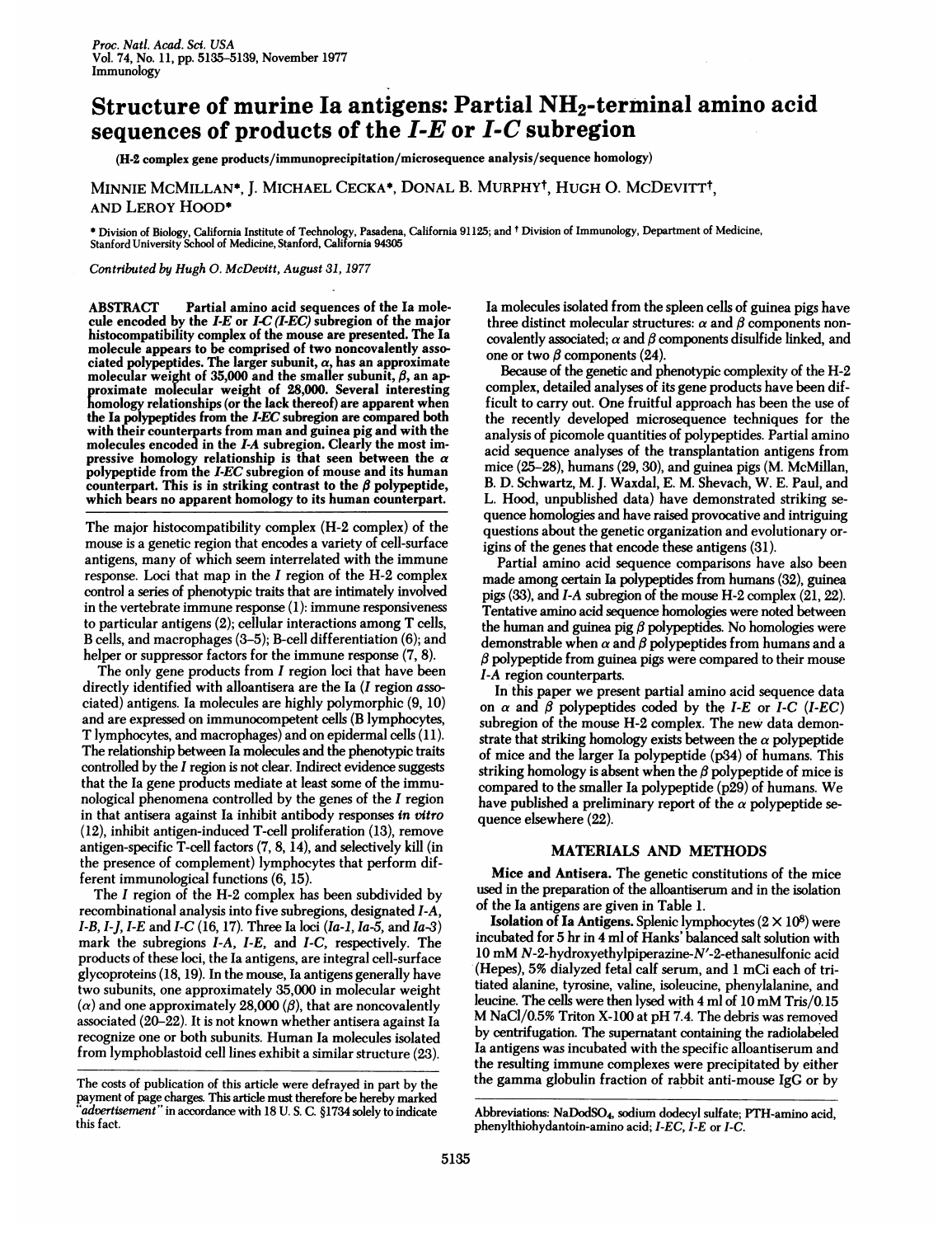Table 1. Genetic constitution of recipient-donor-target strain combinations of mice used to prepare alloantiserum and Ia polypeptides

|                  |                       | Regions of H-2* |                  |   |   |   |   |   |   |  |  |  |  |  |  |
|------------------|-----------------------|-----------------|------------------|---|---|---|---|---|---|--|--|--|--|--|--|
| ٠                | Haplo- $K$ --<br>type |                 |                  |   |   |   |   |   |   |  |  |  |  |  |  |
| Strain           |                       |                 | $\boldsymbol{A}$ | B |   |   | C |   |   |  |  |  |  |  |  |
| A.TH (recipient) | t/2                   | s               | s                | s | s | s | s | s | a |  |  |  |  |  |  |
| A.TL (donor)     | t/1                   | s               | k                | k | k | k | k | k | d |  |  |  |  |  |  |
| BIO.HTT (target) | t/3                   | s               | s                | S | s | k | k | k | d |  |  |  |  |  |  |

\* Boxed regions indicate specificity of antiserum against target.

Staphylococcus aureus (34, 35). The immunoprecipitates were run on 10% sodium dodecyl sulfate (NaDodSO4)/polyacrylamide gels. The Ia polypeptides were eluted from the gels, mixed with <sup>2</sup> mg of carrier ovalbumin, lyophilized, and dialyzed extensively against  $0.001\%$  NaDodSO<sub>4</sub>.

Microsequence Analysis. The  $\alpha$  and  $\beta$  polypeptides were each submitted to automatic sequence analysis twice with 2 mg of sperm whale apomyoglobin each time as a carrier and to monitor the performance of the sequenator. In one run, a Beckman model 890A sequenator was used and the individual labeled phenylthiohydantoin (PTH)-amino acid derivatives were separated on a Waters Associates high-pressure liquid chromatograph. In the second run, the Beckman model 890A sequenator had been modified as described by Wittman-Liebold (36). The labeled PTH derivatives were separated on <sup>a</sup> Du Pont 830 high-pressure liquid chromatograph with a Zorbax O.D.S. column. The radioactivity of the individual labeled PTH-amino acids fractions was determined on a Beckman model LS 230 scintillation counter.

## RESULTS AND DISCUSSION

Ia Molecules of Different Subregions of Mice Exhibit Structural Similarities. The A.TH anti-A.TL antiserum, when tested against B10.HTT lysates, has potential reactivity with gene products encoded by the S and G (not shown) regions of the H-2 complex as well as the I-E and I-C subregions. Since Ia-like membrane antigens have not been demonstrated for the S or G regions in lymphocytes, this antiserum is probably reacting principally with <sup>I</sup> region molecules. Our antiserum cannot distinguish between molecules coded by the  $I-E^k$  or  $I-C^k$ subregions, and we will denote this ambiguity as the  $I$ - $EC<sup>k</sup>$ subregion. $\ddagger$  The two Ia polypeptides isolated by using this antiserum appear to be noncovalently associated because they migrate as two components on NaDodSO4/polyacrylamide gel electrophoresis under reducing and nonreducing conditions. A typical gel profile is shown in Fig. 1. The larger component, designated  $\alpha$ , migrates with an apparent molecular weight of 35,000, whereas the smaller component, denoted  $\beta$ , migrates with an apparent molecular weight of 28,000. These components migrate as relatively broad peaks, often with shoulders on them. This molecular weight heterogeneity may be due to the presence of additional polypeptides that have blocked NH<sub>2</sub> termini, or alternatively it may have its origins in carbohydrate heterogeneity or in complexities, not as yet understood, in the



FIG. 1. NaDodSO4/polyacrylamide electrophoresis pattern of  $I$ - $EC<sup>k</sup>$  Ia molecules under reducing conditions. Migration distance in the gel is plotted on the abscissa and radioactivity of tritiated amino acids incorporated into protein is plotted on the ordinate. Staphylococcus aureus was used in this precipitation. Peak at  $90 \text{ mm} = 3015$ cpm.

serology of the I region. However, since our antiserum putatively detects gene products encoded in the I-EC subregion, we tentatively conclude that the products we have isolated are Ia antigens. The Ia molecules encoded in the I-EC subregion, as well as those coded by the I-A subregion of mice appear to have  $\alpha$  and  $\beta$  polypeptides of similar molecular weights. Thus, the Ta molecules from mice, humans, and guinea pigs demonstrate homology in their gross polypeptide structures.

Microsequence Analysis of Ia Molecules. The repetitive yields of the carrier myoglobin throughout these runs ranged between 90 and 95%. The repetitive yields of the Ta polypeptides were comparable to those of their myoglobin carrier.

Typical amino acid sequence data obtained by the microsequencing technique are illustrated in Fig. 2. The sequence data from the Ta molecules exhibit a peculiarity not present in the application of this methodology to the presumably homogeneous H-2K and H-2D transplantation antigens in that minor peaks of radioactivity are sometimes observed, occasionally distributed over several residues. The same peculiarity was observed with the I-A subregion polypeptides (22). It is quite possible that these minor peaks of radioactivity result from unresolved technical problems. Alternatively, they may reflect heterogeneity in the Ia polypeptides. In this regard, it is interesting to note that with the admittedly limited number of residues incorporated into these polypeptides, we have never identified two major residues at a single position. Thus, a single major sequence is clearly discernible from these data (Table 2). However, because of the minor peaks and the limited sequence data available, no firm conclusions can be reached about the heterogeneity (or homogeneity) of Ia molecules.

One technical point should be stressed. During the production of the PTH-isoleucine residues, some isomerization to PTH-allo-isoleucine occurs (37). PTH-allo-isoleucine cochromatographs with PTH-phenylalanine under the conditions of high-pressure liquid chromatography. Thus, PTH-isoleucine also appears in the PTH-phenylalanine portion of the highpressure liquid chromatogram (see Fig. 2, compare the isoleucine at positions 1, 7, and 8 with the phenylalanine at position  $12)$ 

The partial NH<sub>2</sub>-terminal amino acid sequences of several Ia polypeptides from mice, humans, and guinea pigs are shown in Table 2. Three types of amino acid data are presented. (i) At certain positions major residues are unambiguously identified (e.g., tyrosine at position 13 in  $EC_{\alpha}^{k}$ ). (*ii*) At other positions positive identification has not been made although we are certain that the residue(s) identified in other Ia polypeptides

An informal nomenclature committee at the Ir Gene Workshop at Asilomar in December, 1976, suggested that the Ta polypeptides of the mouse should be designated by a capital letter denoting the approprate subregion with the haplotype designated by a superscript and the subunit component by a subscript. Thus the  $\alpha$  polypeptide isolated from the I-A subregion of mice carrying the H-2k haplotype would be denoted  $A^{\kappa}_{\alpha}$ . The larger component of the human Ia molecule is designated p34 (polypeptide of 34,000 molecular weight), whereas the smaller component is designated p29.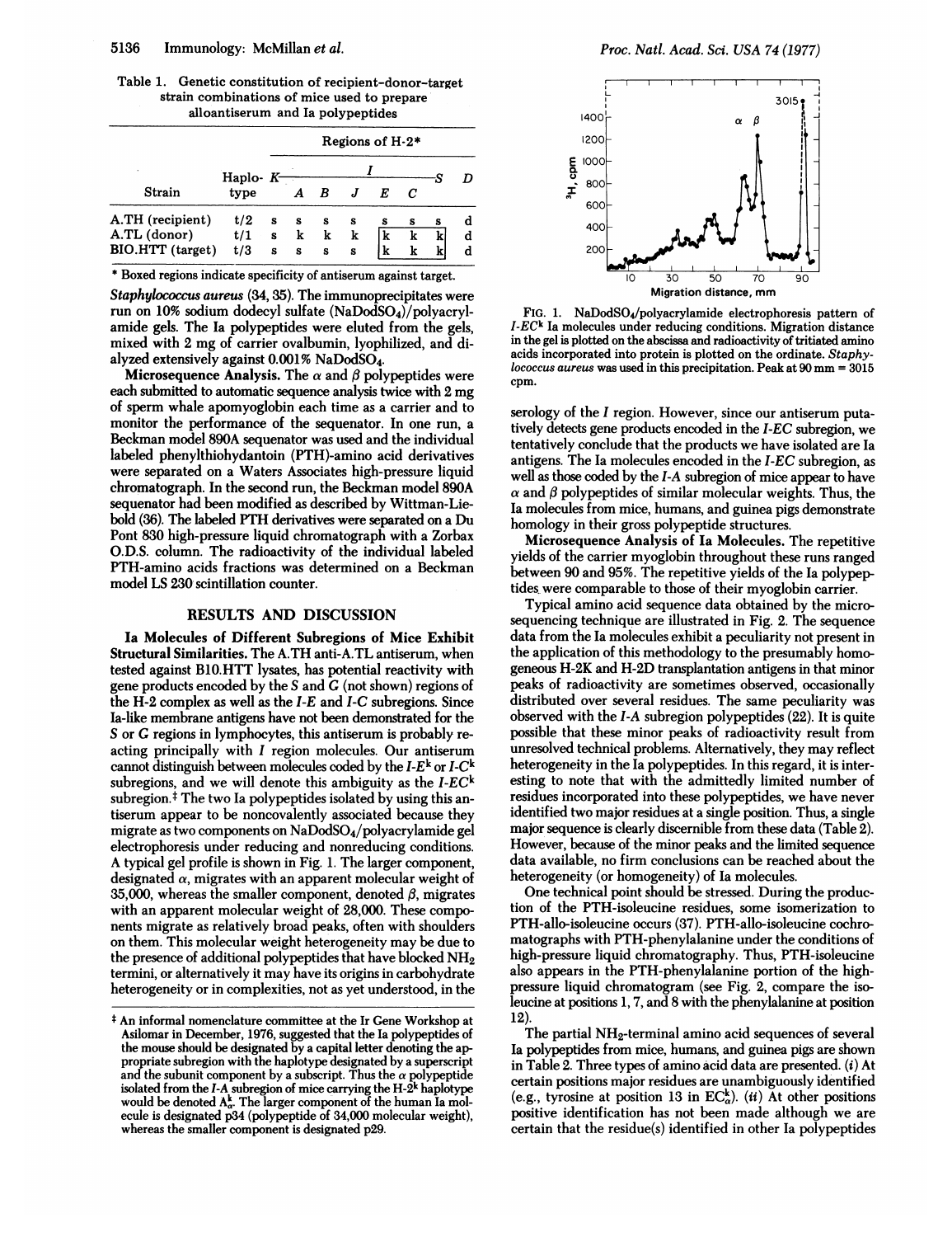

FIG. 2. (Left) Amino acid sequence data from the  $EC_{\alpha}^{k}$  polypeptide. (Right) Amino acid sequence data from the  $EC^k_{\beta}$  polypeptide. Residue number is plotted on the abscissa and the radioactivity of individual tritiated PTH-amino acids is plotted on the ordinate. We have assigned residues using the following criteria: (i) A sharp rise in radioactivity at one position is followed by a more gradual decline at subsequent positions, e.g., Ala at position 10 in the  $\alpha$  polypeptide. (ii) The amount of radioactivity in a particular PTH-residue must be comparable in the  $\alpha$  and  $\beta$  polypeptides, i.e., Tyr at position 13 in the  $\alpha$  polypeptide and Tyr at position 11 in the  $\beta$  polypeptide. We do not, therefore, assign Ile at position 7 in the  $\beta$  molecule because it is less than 25% that of the Ile residues in the  $\alpha$  polypeptide. We believe there is a Leu at position 9 in the  $\beta$  molecule (the counts between  $\alpha$  and  $\beta$ are comparable in two sequence runs) but have not assigned it due to technical difficulties in one run.  $(iii)$  All assigned peaks of radioactivity must conform to the 90-95% repetitive yield observed for myoglobin, e.g., Phe at positions 8 and 18 in the  $\beta$  molecule. We do not, therefore, assign Phe at position <sup>12</sup> or Valor Tyr at position 5 in the  $\beta$  molecule. We believe these small peaks of radioactivity are due to minor components or to unidentified technical difficulties.

is not present at this same position in a particular component. This is indicated by a dash (e.g., there is no tyrosine at position 16 in  $EC_{\alpha}^{k}$ ). (*iii*) Finally, there are positions in which no residue has been identified (e.g., position  $2$  in EC $_{\beta}^k$ ). These data are very limited in nature, but they do allow us to draw certain preliminary conclusions about homology relationships among the various Ia genes.

Partial Amino Acid Sequence Analyses Can Reveal Three General Types of Homology Relationships. To illustrate the types of conclusions we will draw from our data, the NH2-terminal sequences of three known pairs of proteins of varying relatedness are given in Table 3. Below the complete sequences are partial sequences which would be obtained using the methodology employed in this paper. Three points can be made about these partial sequence comparisons.

First, the human and mouse  $\beta_2$ -microglobulin are highly homologous with  $\sim80\%$  sequence identity over their NH<sub>2</sub>-

terminal 18 residues. Five out of seven residues  $(\sim 70\%)$  are identical in the partial sequence comparisons (see boxed residues in Table 3). Second, human  $\beta_2$ -microglobulin and a constant region homology unit from the heavy immunoglobulin chain show  $\sim$ 34% identity after the appropriate placement of sequence insertions or deletions. Since sequence gaps cannot be placed in partial amino acid sequences, only  $1/\overline{7}$  ( $\sim$ 15%) of the residues that can be compared are identical. Thus low levels of sequence identity may indicate low levels of homology or it may represent a statistical fluctuation in the comparison of two unrelated samples. Finally, two unrelated proteins, human  $\beta_2$ -microglobulin and lysozyme, with less than 10% identity overall, show no identities in nine residues compared. Thus partial sequence data reveal three general types of homology relationships with somewhat arbitrary boundaries-striking sequence homology (50% or greater), questionable homology  $(10-50\%)$ , and no apparent homology  $(<10\%)$ .

Several Homology Relationships Are Evident from Partial Amino Acid Sequence Comparisons of Ia Polypeptides. (i) The  $EC_{\alpha}^{k}$  polypeptide shows striking homology with its human counterpart (p34). Six of the nine positions that can be compared between the mouse  $EC_{\alpha}^{k}$  polypeptide and the human p34 polypeptide are identical. That six out of nine positions are identical suggests that these two polypeptides are going to be very similar, at least in their NH2-terminal regions. This observation raises several interesting points. First, homology relationships have now been demonstrated between two categories of genes in the major histocompatibility complex of humans and mice-certain Ia molecules and the transplantation antigens. Moreover, the genes encoding the transplantation antigens and certain Ia polypeptides appear to have maintained a close linkage within the major histocompatibility complex at least over the period of 75 million years during which mice and humans (i.e., mammals) have diverged from one another. Second, the Ia homology relationship raises interesting questions as to the location of the gene coding for the human p34 polypeptide. Is this gene in the HLA-D region which lies outside the genes coding for the human transplantation antigens, or is it located between the HLA-A and B genes? In the mouse, the I region is located between the  $K$  and  $D$  transplantation genes.

(ii) In contrast to the  $EC^k_\alpha$  polypeptide, the  $EC^k_\beta$  polypeptide shows no identical residues in the four positions that it can be, compared with in its human counterpart, p29. This apparent lack of homology must be treated with caution since the data are limited. Moreover, it is possible that homology exists in other parts of the molecules.

(*iii*) Both the EC<sub>α</sub><sup>k</sup> and EC<sub>β</sub><sup>k</sup> polypeptides are very different, respectively, from the  $A_{\alpha}^{k}$  and  $A_{\beta}^{k}$  polypeptides. The  $\alpha$  polypeptides differ at each of the ten positions that can be compared and the  $\beta$  polypeptides differ at each of the nine positions compared. The fact that the Ia molecules of the I-A and I-EC subregions are both comprised of two polypeptides of 35,000 and 28,000 molecular weights that are noncovalently associated, and the fact that serological crossreactions have been demonstrated between products of these two subregions (38, 39), suggest they may have diverged from common ancestral genes. However, if the I-A and I-EC subregion genes did share a common ancestor, then the sites for serological crossreactivity must be located in other parts of the molecule.

(iv) The  $\alpha$  and  $\beta$  polypeptides of the I-EC subregion show no identity over the seven residues that can be compared. A comparison of the  $\alpha$  and  $\beta$  molecules from the I-A region of two different haplotypes shows 0-29% sequence identity (22). Clearly, much more amino acid sequence data will have to be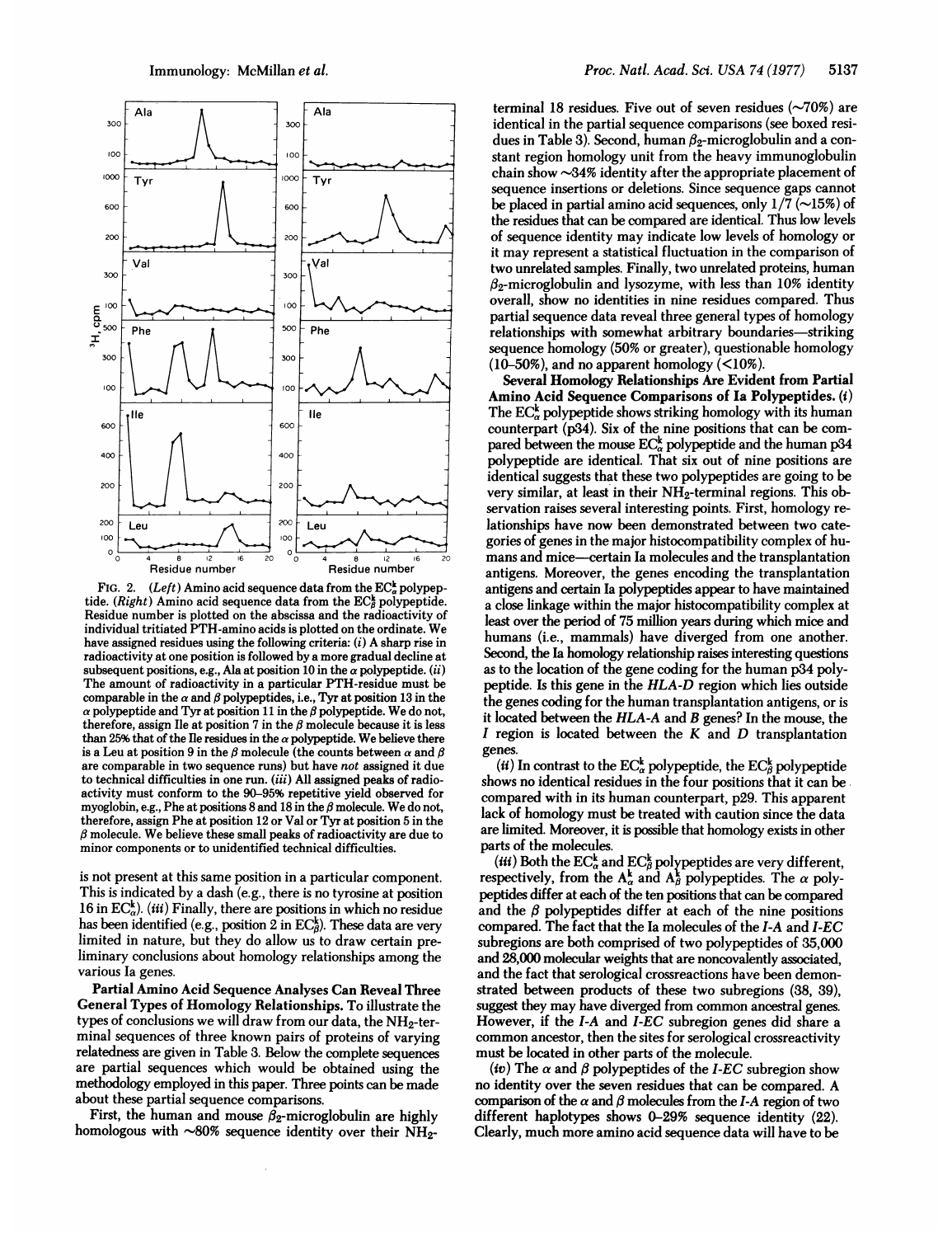|                  |                                              |                  | $\alpha$ polypeptide |                                 |                      | $\beta$ polypeptide                |       |                  |                           |                          |                                   |  |  |  |  |
|------------------|----------------------------------------------|------------------|----------------------|---------------------------------|----------------------|------------------------------------|-------|------------------|---------------------------|--------------------------|-----------------------------------|--|--|--|--|
|                  | Mouse<br>$\mathbf{EC}_{\alpha}^{\mathbf{k}}$ | Human            |                      | Mouse                           |                      | Mouse                              |       | Human Guinea pig |                           |                          |                                   |  |  |  |  |
|                  |                                              | p34              | $EC_{\alpha}^{k}$    | $\mathbf{A}^\mathbf{b}_\alpha$  | $A^{\bf k}_{\alpha}$ | $\mathrm{EC}_{\beta}^{\mathbf{k}}$ | p29   | 4,5              | $EC^{\mathbf{k}}_{\beta}$ | $A_{\beta}^{\mathbf{b}}$ | $\mathbf{A}_{\beta}^{\mathbf{k}}$ |  |  |  |  |
| $\mathbf 1$      | $\overline{I}$ le                            | <b>Ile</b>       | ${\bf I}$            |                                 |                      | Val                                | Gly   | <b>Ile</b>       | ${\bf Val}$               |                          |                                   |  |  |  |  |
| $\bf 2$          |                                              | Lys              |                      |                                 |                      |                                    | Asp   | Tyr              |                           |                          |                                   |  |  |  |  |
| 3                |                                              | Glu              |                      |                                 |                      |                                    | Thr   |                  |                           |                          |                                   |  |  |  |  |
| $\boldsymbol{4}$ |                                              | Glu              |                      | <b>Ile</b>                      | Ile                  |                                    | Pro   | Pro              |                           |                          |                                   |  |  |  |  |
| ${\bf 5}$        |                                              | (Arg)            |                      |                                 |                      |                                    | Glu   |                  |                           | Arg                      |                                   |  |  |  |  |
| 6                |                                              | Val              |                      | Ala                             | Ala                  |                                    | (Arg) |                  |                           |                          |                                   |  |  |  |  |
| 7                | $\overline{I}$                               | <b>Ile</b>       | ${\bf He}$           |                                 |                      |                                    | Phe   | Phe              |                           |                          |                                   |  |  |  |  |
| $\bf 8$          | $\overline{I}$ le                            | <b>Ile</b>       | $\mathbf{I}$         | $\hspace{0.1mm}-\hspace{0.1mm}$ | (Val)                | Phe                                | Leu   | Leu              | Phe                       | Val                      | ${\bf Val}$                       |  |  |  |  |
|                  |                                              | or               |                      |                                 |                      |                                    |       |                  |                           |                          |                                   |  |  |  |  |
|                  |                                              | Leu              |                      |                                 |                      |                                    |       |                  |                           |                          |                                   |  |  |  |  |
| $\boldsymbol{9}$ |                                              | Gln              |                      | Val                             |                      |                                    | Glu   | Phe              |                           | Tyr                      |                                   |  |  |  |  |
| $10\,$           | Ala                                          | Ala              | Ala                  |                                 |                      |                                    | Gln   |                  |                           |                          |                                   |  |  |  |  |
| 11               |                                              | Glu              |                      |                                 |                      | Tyr                                | Val   | Phe              | Tyr                       |                          |                                   |  |  |  |  |
| 12               | Phe                                          | Phe              | Phe                  | Tyr                             | Tyr                  |                                    |       |                  |                           |                          |                                   |  |  |  |  |
| 13               | Tyr                                          | $\overline{Tyr}$ | Tyr                  |                                 |                      |                                    |       |                  |                           |                          |                                   |  |  |  |  |
| 14               | Leu                                          | Leu              | Leu                  |                                 |                      |                                    |       |                  |                           |                          |                                   |  |  |  |  |
| 15               | Leu                                          | Asn              | Leu                  |                                 |                      |                                    |       |                  |                           |                          |                                   |  |  |  |  |
| ${\bf 16}$       |                                              | Tyr              |                      | Val                             | Val                  |                                    |       |                  |                           | Tyr                      | Tyr                               |  |  |  |  |
| 17               |                                              | Asp              |                      | Tyr                             | Tyr                  |                                    |       | Tyr              |                           |                          |                                   |  |  |  |  |
| 18               |                                              | Phe              |                      |                                 |                      | Phe                                |       |                  | Phe                       |                          |                                   |  |  |  |  |
| 19               |                                              | Gln              |                      |                                 |                      | Tyr                                |       |                  | Tyr                       |                          |                                   |  |  |  |  |
| 20               |                                              | Gly              |                      |                                 |                      |                                    |       |                  |                           |                          |                                   |  |  |  |  |
| 21               |                                              |                  |                      |                                 |                      |                                    |       |                  |                           |                          |                                   |  |  |  |  |
| 25               |                                              |                  |                      |                                 |                      |                                    |       |                  |                           |                          |                                   |  |  |  |  |
| 26               |                                              |                  |                      | Tyr                             | Tyr                  |                                    |       |                  |                           | Tyr                      |                                   |  |  |  |  |
| 27               |                                              |                  |                      |                                 |                      | Tyr                                |       |                  | Tyr                       |                          |                                   |  |  |  |  |
| ${\bf 28}$       |                                              |                  |                      |                                 |                      |                                    |       |                  |                           |                          |                                   |  |  |  |  |
| 29               |                                              |                  |                      |                                 |                      |                                    |       |                  |                           |                          |                                   |  |  |  |  |
| 30               |                                              |                  |                      |                                 |                      |                                    |       |                  |                           | Tyr                      | Tyr                               |  |  |  |  |

Table 2. Amino acid sequences of the  $\alpha$  and  $\beta$  polypeptides of Ia molecules\*

\*EC\* polypeptides are compared independently to human and guinea pig Ia antigens and to I-A subregion products. Dashes indicate the absence of a particular amino acid at a postion in which that amino acid has been assigned in another molecule. For example, the  $EC^k_{\beta}$  molecule does not have tyrosine at position 16. Accordingly, the dashes, as well as identified residues, are useful in homology comparisons. A box indicates identical residues in two molecules. A residue in parentheses indicates some uncertainty as to its identification. Sequence data were obtained from the following sources: human (32), guinea pig (33), and I-A subregion (22).

accumulated before the low levels of homology between  $\alpha$  and  $\beta$  polypeptides in the I-A subregion and their apparent lack of homology in the I-EC subregion can be interpreted.

(v) Finally, it should be remembered that the <sup>I</sup> region comprises a multigenic system in which only a few gene products have been examined, and it is possible that, in time, new sets of molecules may be isolated from these same subregions which show quite different homology relationships.

New microsequence techniques are being developed that promise to provide far more detailed sequence analyses on these gene products. In the near future we will begin to unravel some of the intriguing problems posed by these partial amino acid sequence data.

M.M. is a Senior Gosney Fellow (California Institute of Technology). J.M.C. is supported by National Institutes of Health Fellowship A105276. D.B.M. is a Fellow of the Cancer Research Institute. This work was supported by Grants A110781, GM06965 and AI07757 from the National Institutes of Health.

- 1. Klein, J. (1975) Biology of Mouse Histocompatibility-2 Complex (Springer-Verlag, New York), pp. 389-489.
- 2. Benacerraf, B. & McDevitt, H. 0. (1972) Science 175, 273- 279.
- 3. Katz, D. H., Graves, M., Dorf, M. E. DiMuzio, H. & Benacerraf,

B. (1975) J. Exp. Med. 141, 263-268.

- 4. Shevach, E. M. & Rosenthal, A. S. (1973) J. Exp. Med. 138, 1213-1229.
- 5. Erb, P. & Feldman, M. (1975) J. Exp. Med. 142, 460-472.
- 6. Press, J. L., Klinman, N. R. & McDevitt, H. 0. (1976) J. Exp. Med. 144,414-427.
- 7. Taussig, M. J. & Munro, A. J. (1976) Fed. Proc. 35, 2061- 2066.
- 8. Tada, T., Taniguchi, M. & David, C. S. (1976) J. Exp. Med. 144, 713-725.
- 9. Klein, J. & Hauptfeld, V. (1976) Transplant. Rev. 30, 83-100.
- 10. David C. S. (1976) Transplant. Rev. 30,299-322.
- 11. Hammerling, G. J., Mauve, G., Goldberg, E. & McDevitt, H. 0. (1975) Immunogenetics 1, 428-437.
- 12. Frelinger, J. A., Neiderhuber, J., David, C. S. & Shreffler, D. C. (1975) Science 188, 268-270.
- 13. Schwartz, R. H., David, C. S., Sachs, D. H. & Paul, W. E. (1976) J. Immunol. 117,531-540.
- 14. Armerding, D., Sachs, D. H. & Katz, D. H. (1974) J. Exp. Med. 140, 1717-1722.
- 15. Okumura, K., Herzenberg, L. A., Murphy, D. B., McDevitt, H. 0. & Herzenberg, L. A. (1976) J. Exp. Med. 144, 685-698.
- 16. Shreffler, D. C. & David, C. S. (1975) Adv. Immunol. 20, 125-195.
- 17. Murphy, D. B., Herzenberg, L. A., Okumura, K., Herzenberg, L. A. & McDevitt, H. 0. (1976) J. Exp. Med. 144,699-712.